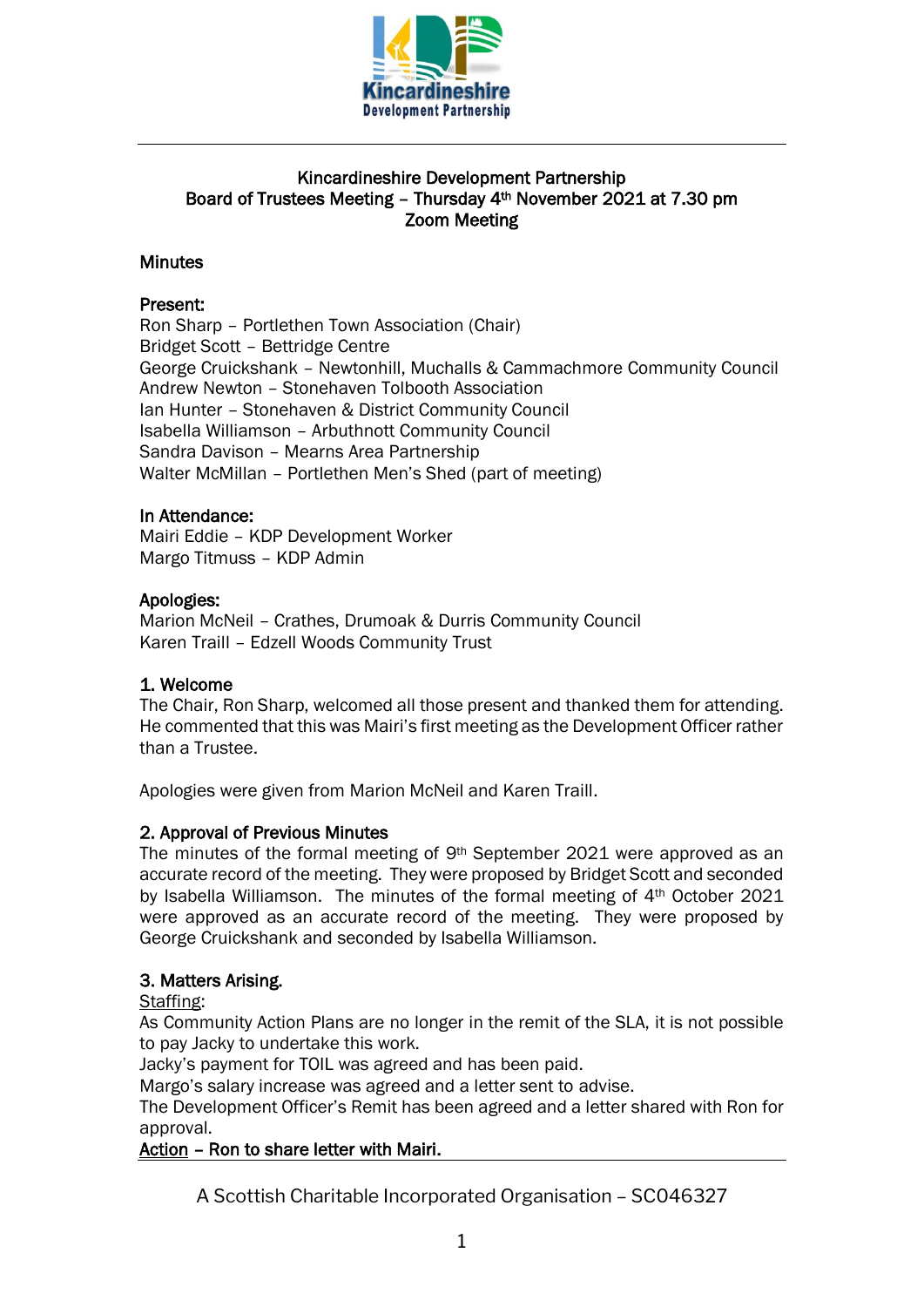

### 4. Monthly Reports

Finance Nothing to report.

### New Members

A membership application was received from Cowie Thistle AFC. It was unanimously accepted by the Trustees.

### 5. Sub-group / Committee Reports

**Governance** Nothing to report

Windfarm Subgroup – update provided by Isabella

A meeting of the Windfarm Subgroup was held in October. There were not many members present and it was agreed that more trustees are required for the group. Seagreen – Mairi has contacted the asset managers to enquire about funds being shared with communities in the coastal, southern Kincardineshire area, as they are just as close to the windfarm as some of the proposed areas of benefit.

As the Meikle Carewe Community Fund is almost 10 years old, Isabella suggested contacting the fund to look at reviewing the criteria.

The Meikle Carewe Decision Making Panel met on Thursday 28th October. A total fund of £43,795.97 was available, with £20623.36 being awarded to 10 successful groups on the night.

There were a surprising number of applications from schools/parent councils which were not considered as the Chair advised that they did not meet the criteria of the fund:

*Projects that are funded by local authority or other statutory bodies or that are deemed to be the statutory obligation of the Government, local authority or agencies thereof.*

These applications caused considerable discussion on the evening with panel members querying the interpretation of the criteria and who can change the criteria.

After the meeting several emails were received asking for clarity on the process. These emails have been acknowledged and a response has been promised.

Action – Isabella to write email to panel to advise outcome of Board meeting and promising a further update once feedback has been received from the windfarm asset managers. Email to be shared with Ron, prior to sharing with panel.

After discussion the Trustees agreed that the Windfarm Asset Managers should be contacted to clarify the criteria and establish whether the applications could be considered.

Action - Margo to contact RES to query the interpretation of the criteria, and whether the current applications can be considered.

It was agreed that the Windfarm administration is very important to KDP and a full review of windfarm governance should be undertaken, with the findings shared with the entire KDP Board.

A Scottish Charitable Incorporated Organisation – SC046327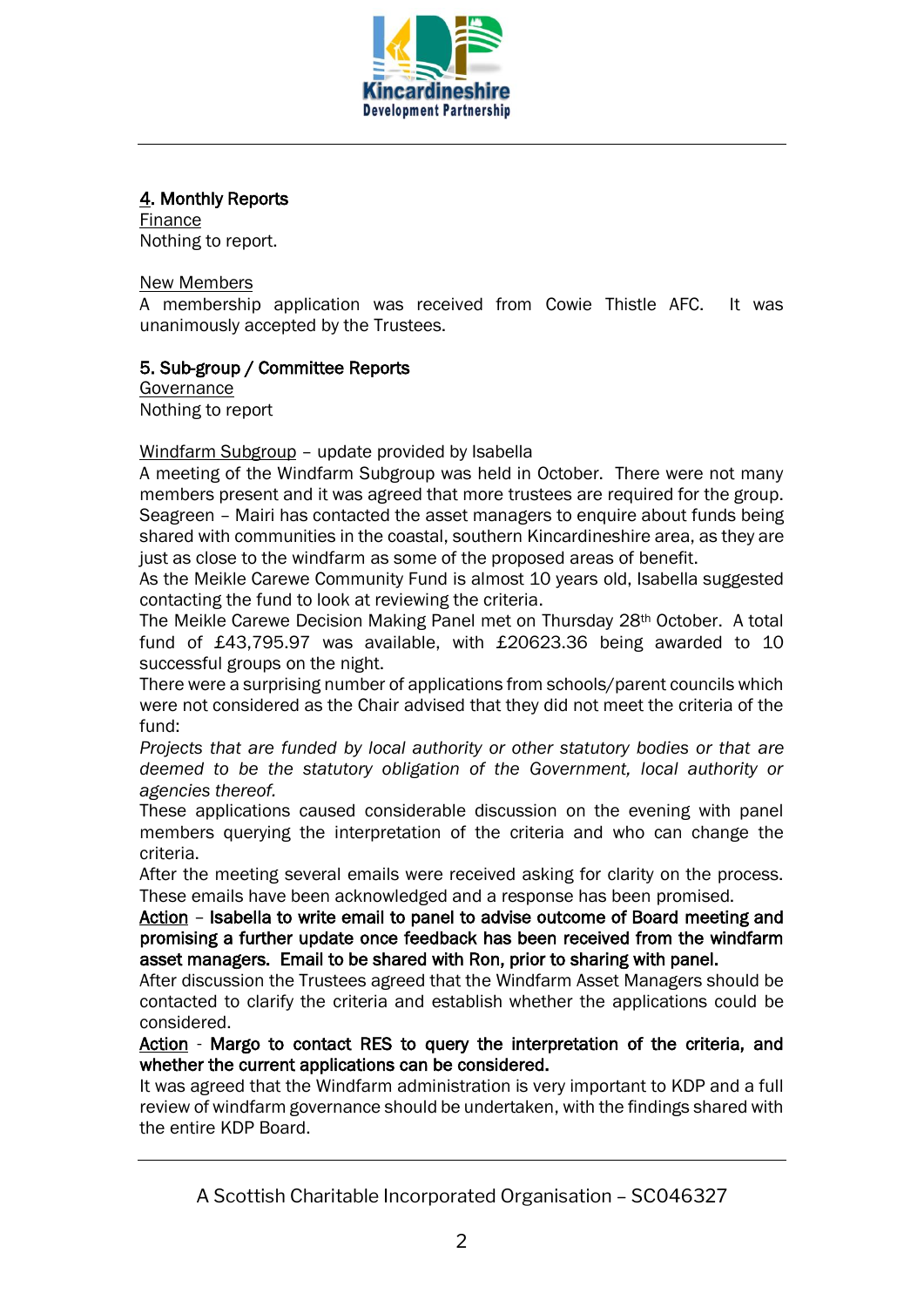

Action – Mairi & Margo to review all windfarm documentation and make recommendations. These will be shared with the Board at the next meeting, and when agreed will be shared with the individual windfarm panels as recommendations for enhancing the procedures and simplifying the criteria. It is important to note that any changes must be with full agreement of the individual windfarm panels.

### 6. KDP Development Officer Report

Mairi provided a rundown on activities undertaken since she started in the Development Officer's role four weeks ago:

- Community Recovery Fund application submitted and have (since the Board meeting) received a positive response. All money to be spent by end March 2022. This fund provides for a significant amount of additional staff hours.
- Challenge Fund initial communications with Reid have proved positive. Applications to be submitted later in November.

Action – Mairi to share Challenge Fund guidelines with Trustees and complete draft application for further discussion

- Membership List this is to be updated and a concerted effort made to reach out to groups to establish current needs and priorities.
- Halls Association through Community Recovery Fund the intention is to work closely with this group to help them move forward after Covid.
- Bulletin Margo has asked to update the weekly Bulletin, making it a fortnightly publication, using more multimedia, showcasing members, etc. Action – Margo to produce a trial Bulletin to share with the Trustees for comment.
- Constitution working with local group

It was agreed that Mairi's role should continue on a month by month basis after Christmas, until a full review can be made when all funding, SLAs, etc are known. Ron thanked Mairi and commented that it was the right decision for Mairi to join the KDP staff, and that Mairi and Margo make a good team.

Andrew Newton advised that NESFLAG is now almost defunct, and that a £50,000 Coastal Communities Fund was being awarded. The fund closes on 15th November, with all funds to be spent by March 2022.

He also advised that there is a further £100,000 to be allocated, again with a spend deadline of March 2022.

# 7. SLA Update

The revised SLA was shared with the Trustees in advance of the meeting. The two revised clauses 3(iv) and 3 (vii) and KDP's ability to deliver on these, were discussed at length.

The Board agreed unanimously to accept the SLA. Q3 payment should now be forthcoming.

## Action – Ron to sign SLA and return to Reid Hutchison.

A Scottish Charitable Incorporated Organisation – SC046327